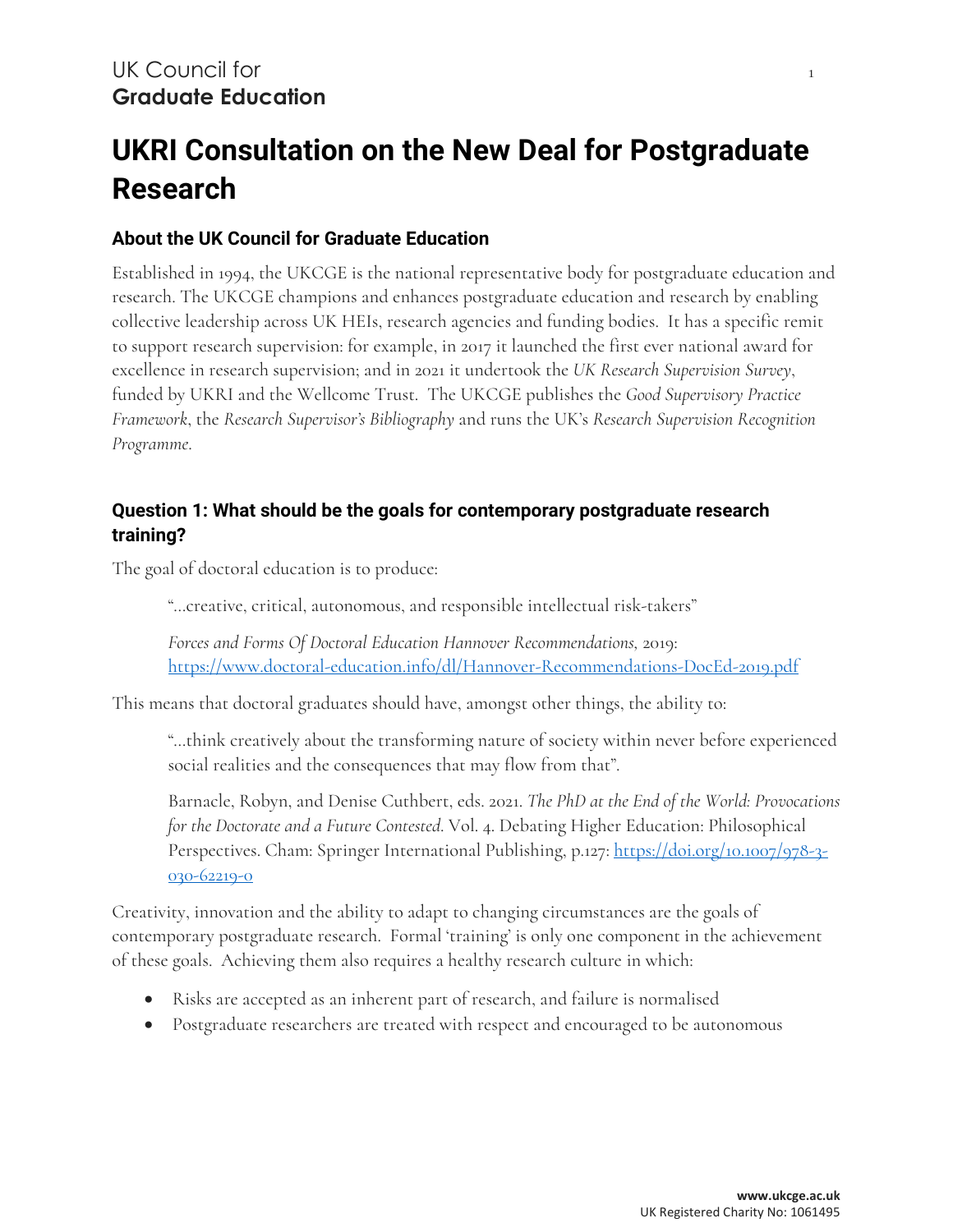# UK Council for 2 **Graduate Education**

• Work-life balance, flexible working and wellbeing are seen as critical enablers of creativity (see, for example: #TakeBreaksMakeBreakthroughs) and inherent to a progressive research culture

## **Question 2: Are there any additional areas that we should explore under models and access? Please state why.**

#### Awards and Assessment

In the UK, the doctorate is already a diverse qualification, including: practice-based doctorates, professional doctorates, PhDs by publication, article-based PhDs (also known as 'journal format' thesis), collaborative doctorates, and inter-disciplinary doctorates.

The diversity of the UK doctorate enables the UK to offer doctoral education which appeals to a wide array of motivations, research interests, and types of participation. This diversity is to be celebrated, and any structural intervention in postgraduate research should aim to maintain and enhance this diversity.

Globally, some commentators have questioned the traditional assessment by thesis and viva model (or 'dissertation' in other jurisdictions). The most prominent experiment in developing alternative models for doctoral provision and assessment is being conducted at the University of British Columbia, Canada - the "Public Scholars Initiative (PSI)" [\(https://www.grad.ubc.ca/psi\)](https://www.grad.ubc.ca/psi):

"A groundbreaking undertaking, the PSI moves beyond 'skills training' and extracurricular experience, and reimagines PhD pathways that legitimize and integrate broader conceptions of scholarship and scholarly products within the core of doctoral education and dissertation research. By recognizing these forms and products as worthy determinants of the granting of the PhD, UBC is promoting a renewed commitment to 21st century relevance for the academy's highest degree."

Public Scholars Initiative, University of British Columbia, <u>https://www.grad.ubc.ca/psi</u>

This model was part of a movement initiated by the Canadian Association for Graduate Studies "Rethinking the PhD" project. Among other things, this project found that:

"Forms of scholarly communication are changing. Communication forms outside the academy have always been diverse, but even within the academy, scholarly communication modes are expanding and transforming across all disciplines. Sales of scholarly monographs are in continual decline, journal publications are rising, informal avenues (e.g. social media and direct web publishing) are increasingly prevalent, and non-textual formats, such as video and multi-media, are common. Driving much of this change is a growing belief that alternative forms of expression can elicit more nuanced understandings of complex topics, and an increased interest in engaging potential audiences beyond the academy.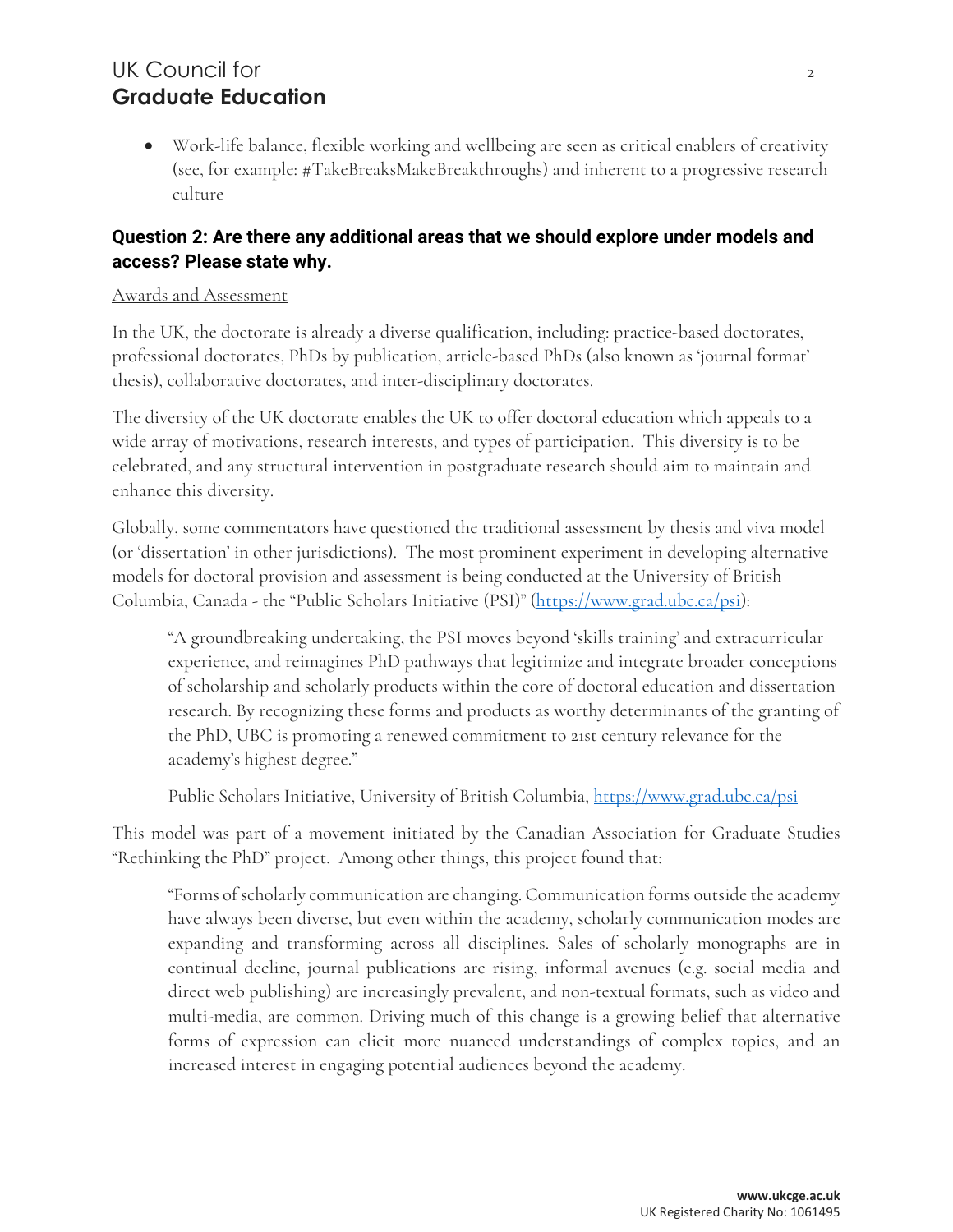# UK Council for 3 **Graduate Education**

The dissertation is meant to prepare students for scholarly habits of mind. The rhetorical flexibility required for today's and tomorrow's scholars, however, is not encouraged by the exclusive reliance on the monograph mode of dissertation, which can be 'single in focus, single in method, single in genre, single in purpose, single in medium, single in mode, single in authorship, single in readership'.

In some disciplines, pragmatic and even ethical concerns have also been raised around the concept of a dissertation as proto-book. With the decline in monograph publishing, it can be extremely difficult to publish a re-worked dissertation, and the re-working involved is often substantial and market-driven. We need to question whether the historical rationale for this dissertation form continues to be valid in today's context."

Canadian Association for Graduate Studies: Report of the Task Force on the Dissertation – Purpose, content, structure, assessment, 2018, p.5 [\(https://cags.ca/rethinkingphd/\)](https://cags.ca/rethinkingphd/)

The UK doctoral landscape is already diverse, and doctoral assessment is developing to accommodate, for example, the challenges of interdisciplinary research which may stretch disciplinary norms and research methodologies. Nevertheless, it may be worth exploring whether global experiments in doctoral provision and assessment, such as PSI, might add to the richness of the UK doctorate.

### **Question 3: What challenges should we prioritise under models and access?**

Embed funding to promote equity, diversity and inclusion

To address the poor progression of indigenous people into postgraduate education and research, the Australian Government introduced a 'weighted completions' measure in their funding model to incentivise universities to attract and retain postgraduate researchers from under-represented groups. These means that an indigenous doctoral researcher who completes their doctorate at an Australian university attracts *twice* the amount of quality-related funding than non-indigenous doctoral researchers.

If a similar system were introduced in the UK, it would create a comprehensive incentive for HEIs to recruit, retain and successfully complete under-represented doctoral researchers. The benefits of this incentive would cascade to other areas of the postgraduate sector, such as driving the need to better collect and analyse ethnicity, disability and socio-economic data.

See: Australian Government, Department of Education, Skills and Employment, 2021: *Calculating the Research Training Program Grant Amounts*, p.2: [https://www.dese.gov.au/download/10396/calculating](https://www.dese.gov.au/download/10396/calculating-research-training-program/25084/calculating-research-training-program/pdf/en)[research-training-program/25084/calculating-research-training-program/pdf/en](https://www.dese.gov.au/download/10396/calculating-research-training-program/25084/calculating-research-training-program/pdf/en)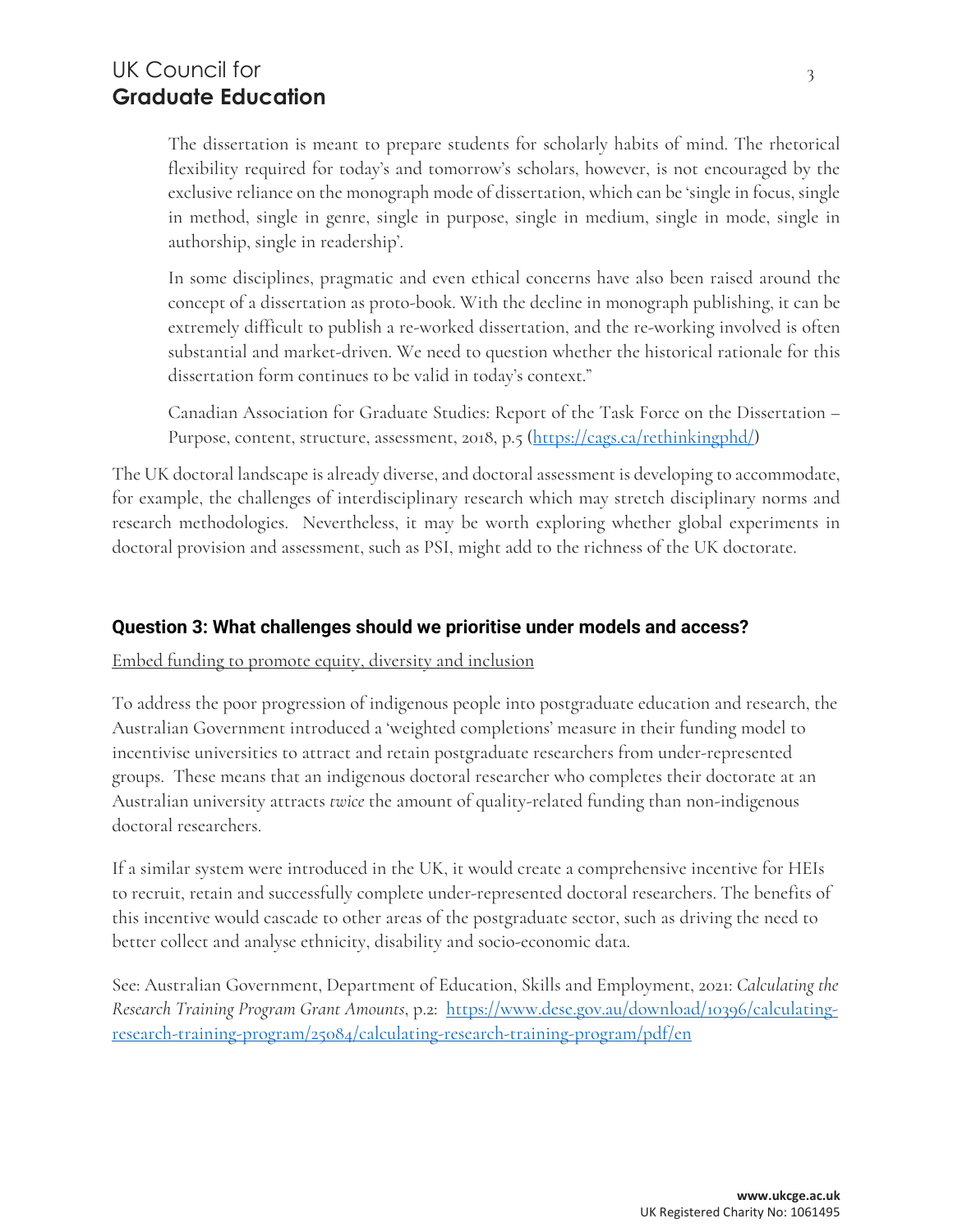### Adequate recognition of the work involved in effective research supervision

UK research supervisors are under pressure:

- 40% of respondents to the UK Research Supervision Survey (2021) said that 'more time' was the 'one thing' that would improve their supervisory practice. A further 15% said 'reduced or more balanced workload'.
- Just over half of respondents felt that their supervisory responsibilities caused them anxiety and/or to miss sleep over the past 12 months.

Some of this pressure may be alleviated if adequate institutional policies are in place (and followed):

- Only 52% said that there was a workload allocation model in place for research supervision at their institution.
- 34% were 'unsure' whether there was a policy for the maximum number of doctoral candidates per supervisor, and 18% said that there was no policy in place. Among those who said that there was a policy in place ( $n=1,259$ ), 46% said the policy is not always adhered to, and 10% said it was not monitored at all.

Workload allocation models may not be a panacea, particularly if they specify an unrealistic number of hours per doctoral candidate per year. Similarly, a 'maximum number of doctoral candidates' policy may have to be flexible enough to accommodate disciplinary differences, and the overall size of the supervisor pool in any given department or institution.

Nevertheless, taken together, the stress research supervisors find themselves under combined with a patchy regulatory environment certainly suggests that more can be done to adequately recognise the work involved in effective research supervision.

See: UKCGE, UK Research Supervision Survey Report 2021

### [\(https://ukcge.ac.uk/resources/resource-library/uk-research-supervision-survey-2021-report\)](https://ukcge.ac.uk/resources/resource-library/uk-research-supervision-survey-2021-report)

### Team Supervision

Team supervision has become the norm in the UK, with 70% of respondents to the UK Research Supervision Survey 'frequently' or 'always' taking part in team supervision over the last 5 years. Of those who had experience of team supervision (n= 1,318), 30% 'strongly agreed' that it offers a 'better experience for the doctoral candidate', and a further 35% 'agreed'. Only 7% 'disagreed' or 'strongly disagreed'.

In addition to providing a better experience for the candidate, team supervision also offers mentoring opportunities between experienced and less experienced supervisors. These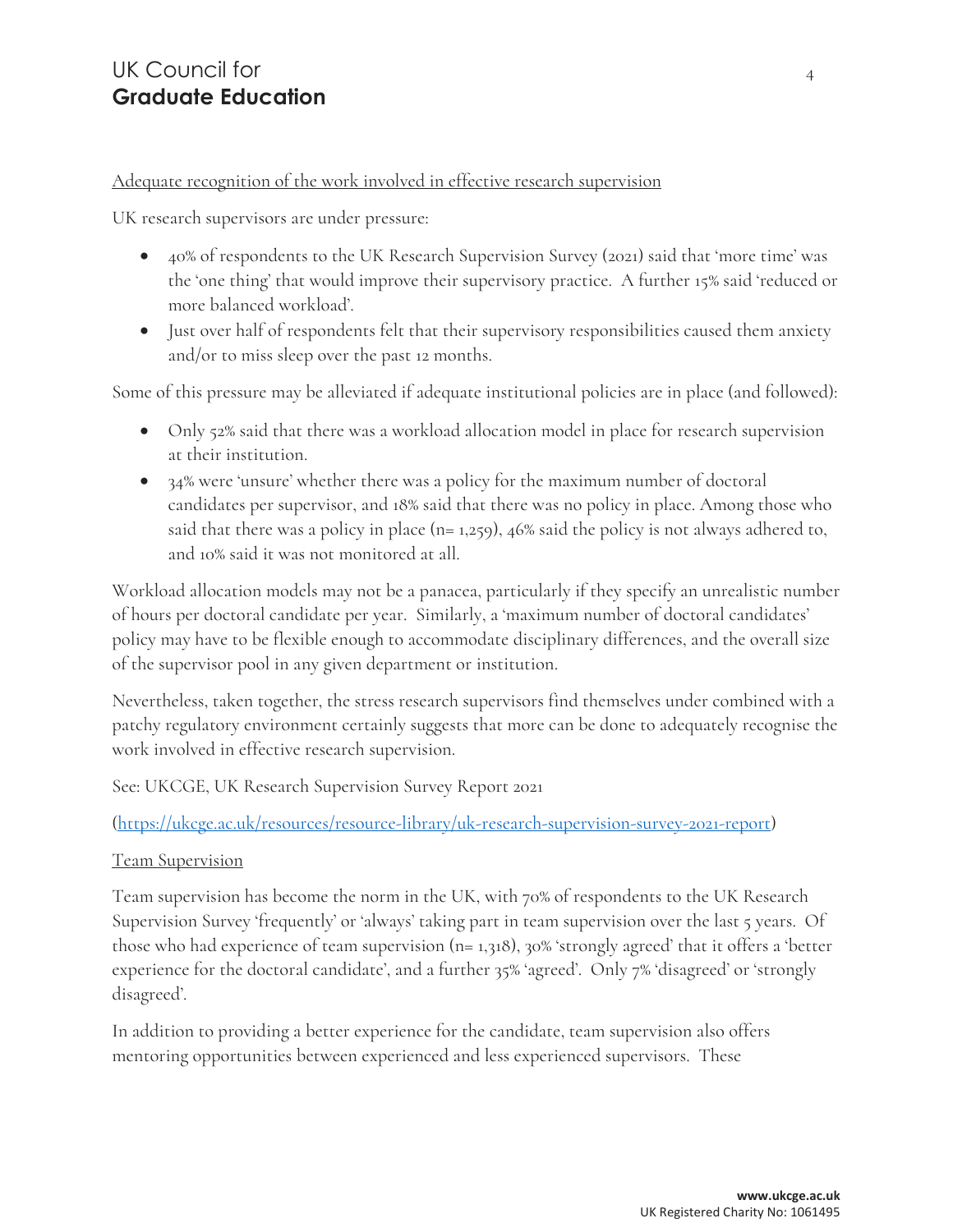# UK Council for 55 and 55 and 55 and 55 and 55 and 55 and 55 and 55 and 55 and 55 and 55 and 55 and 55 and 55 and 55 and 55 and 55 and 55 and 55 and 55 and 55 and 55 and 55 and 55 and 55 and 55 and 55 and 55 and 55 and 55 a **Graduate Education**

opportunities are invaluable, particularly as a way of inducting early career researchers into research supervision. In UKCGE focus groups concerns have been raised, however, that it was also possible 'to pass on bad practice by the experienced supervisor' through this kind of informal, semistructured mentoring. It is therefore recommended that further investments be made into formalising mentoring opportunities between research supervisors beyond and outside supervisory teams.

See: UKCGE, UK Research Supervision Survey Report 2021

[\(https://ukcge.ac.uk/resources/resource-library/uk-research-supervision-survey-2021-report\)](https://ukcge.ac.uk/resources/resource-library/uk-research-supervision-survey-2021-report)

### **Question 4: Are there any additional areas that we should explore under routes in, though and out of postgraduate research? Please state why.**

#### "UCAS-style" Admissions System for Postgraduate study

Recruitment and admissions to postgraduate research is different from undergraduate entry, not least because individual research supervisors are often involved in the selection of doctoral candidates. Nevertheless, access and equity into postgraduate research might be better monitored if there were a national system for postgraduate admissions, or at least if there were national guidelines on the reporting of applications and admissions data.

See: Wakeling, Paul and Mateos-Gonzalez, Jose Luis. 2021. 'Inequality in the Highest Degree Final Report? Postgraduates, Prices and Participation'. The Sutton Trust, p.4 [\(https://www.suttontrust.com/wp-content/uploads/2021/06/Inequality-in-the-Highest-Degree-](https://www.suttontrust.com/wp-content/uploads/2021/06/Inequality-in-the-Highest-Degree-Final-Report.pdf)[Final-Report.pdf\)](https://www.suttontrust.com/wp-content/uploads/2021/06/Inequality-in-the-Highest-Degree-Final-Report.pdf)

### **Question 5: What challenges should we prioritise under routes in, though and out?**

#### Doctoral Training Partnership Models: Duplication and Exclusion?

Funding bodies, particularly UKRI, have increasingly opted for cohort-based models of doctoral education, such as Doctoral Training Partnerships. The rationale for switching to cohort-based models was clearly rooted in a desire to overcome social, intellectual and professional isolation among doctoral candidates by creating cohesion, collaboration, and a sense of shared experience.

Many funded cohort programmes deliver excellent training and development. But, from an institutional perspective, the requirement to provide cohort-specific opportunities can be challenging. For example, when applying for funding, bid writers often draw on the central services which exist in their institutions to support the personal and professional development of their doctoral candidates, in order to make an argument about research culture. Once successful in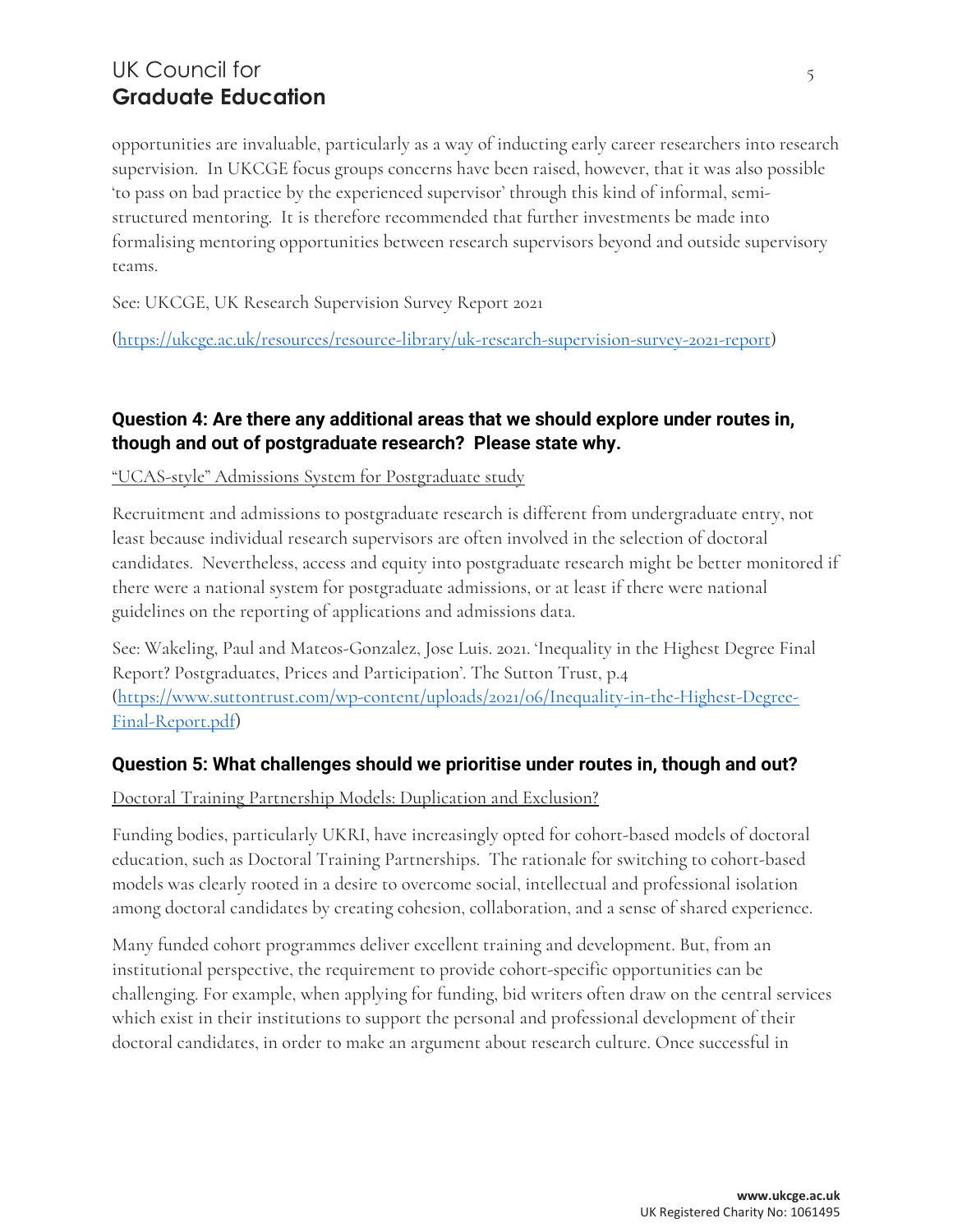# UK Council for 600  $\leq$  600  $\leq$  600  $\leq$  600  $\leq$  600  $\leq$  600  $\leq$  600  $\leq$  600  $\leq$  600  $\leq$  600  $\leq$  600  $\leq$  600  $\leq$  600  $\leq$  600  $\leq$  600  $\leq$  600  $\leq$  600  $\leq$  600  $\leq$  600  $\leq$  600  $\leq$  600  $\le$ **Graduate Education**

winning funding, many programmes then feel compelled to run duplicate versions of centrally available courses and opportunities, in order to fulfil the obligation to provide cohort training. These competing demands risk over-stretching limited institutional resources, to the detriment and exclusion of non-DTP doctoral candidates. Some discussion has been had in the postgraduate sector about whether professional development of doctoral researchers could be 'pooled' across several institutions irrespective of the funding status of the candidates. The Scottish Graduate Schools achieve something like this through the opportunities they provide. The Learned Society of Wales is exploring whether this can be achieved across Welsh HEIs.

See: PhD Cohort Programmes— UKCGE Discussion Paper (2020): [https://ukcge.ac.uk/news-and](https://ukcge.ac.uk/news-and-blog/phd-cohort-programmes-ukcge-discussion-paper)[blog/phd-cohort-programmes-ukcge-discussion-paper](https://ukcge.ac.uk/news-and-blog/phd-cohort-programmes-ukcge-discussion-paper)

Research Concentration and DTP Funding

A recent report from the UKCGE found that:

"A comparison of the number of UKRI-funded cohort-based doctoral training programmes since … 2015 and January 2022 shows that there has been a slight increase in the participation of post-92 institutions, …despite increased participation by post-92 universities in cohortbased training consortia, the funding allocation has largely remained the same and continues to be very focused on the universities who have historically received the majority of investment in doctoral training."

Dr Rebekah Smith McGloin and Carolyn Wynne (2022): *Structures and Strategy in Doctoral Education in the UK and Ireland* p.22 [\(https://ukcge.ac.uk/resources/resource](https://ukcge.ac.uk/resources/resource-library/structures-and-strategy-in-doctoral-education-in-the-uk-and-ireland)[library/structures-and-strategy-in-doctoral-education-in-the-uk-and-ireland\)](https://ukcge.ac.uk/resources/resource-library/structures-and-strategy-in-doctoral-education-in-the-uk-and-ireland)

This is problematic if, as Pásztor, Adél, and Paul Wakeling. (2018) seem to indicate, doctoral researchers from disadvantaged backgrounds are found at 'less prestigious' universities:

"To counter this institutional stratification, a more equitable distribution of doctoral funding is needed. There is, however, a paradox. Governments favour the concentration of research funding as a means of supporting excellence and increasing efficient use of public resources through economies of scale. Yet this concentration also fuels the processes of institutional stratification we have discussed. This suggests to us that a fuller understanding of access to doctoral study is required which enumerates statistical patterns of progression across institutions and disciplines, and replicates our approach with other institutions. The challenge remains to support merit without perpetuating inequality or cementing the social order for future generations."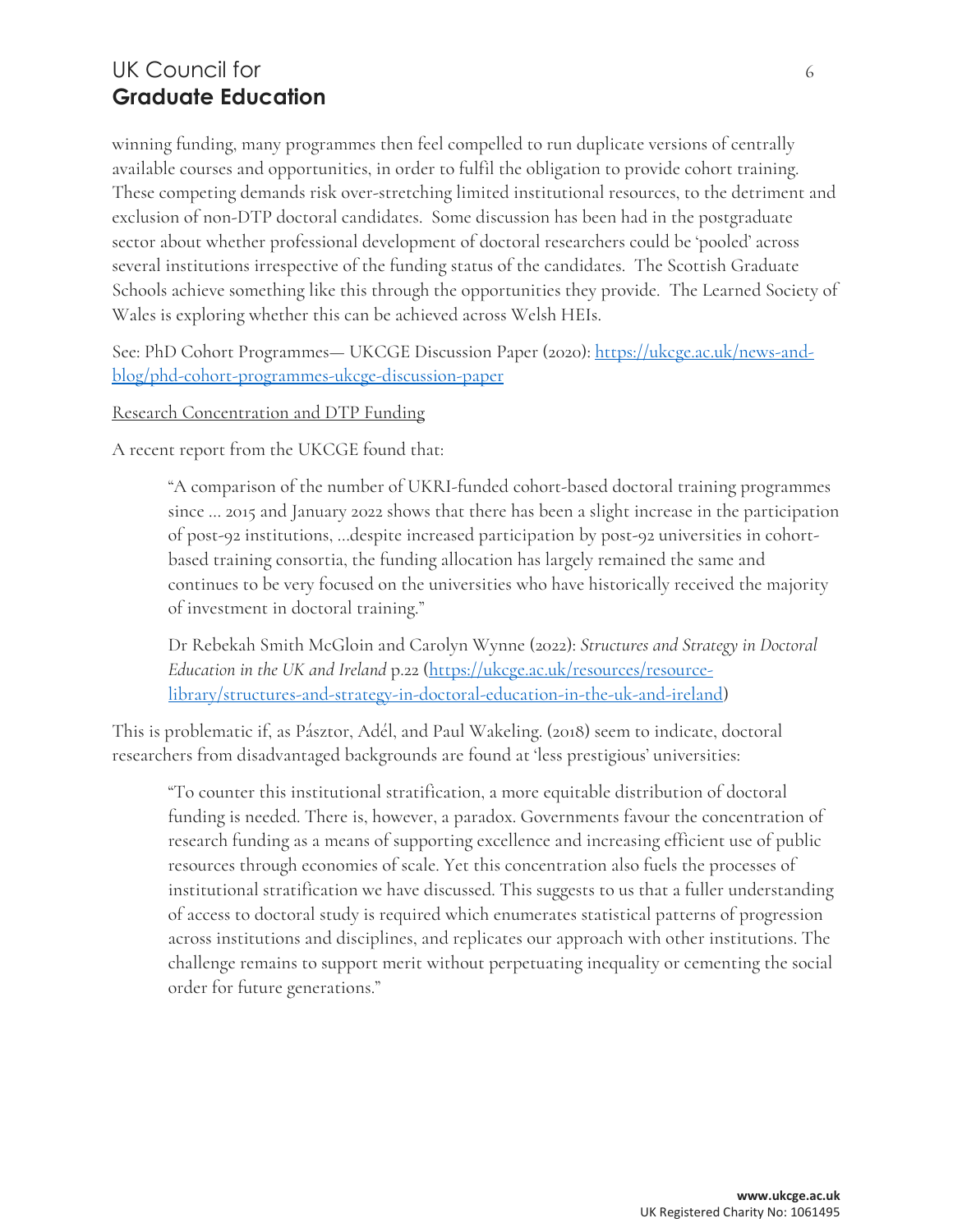# UK Council for  $7<sup>7</sup>$ **Graduate Education**

Pásztor, Adél, and Paul Wakeling. (2018) 'All PhDs Are Equal but … Institutional and Social Stratification in Access to the Doctorate'. *British Journal of Sociology of Education* 39 (7): 982– 97.<https://doi.org/10.1080/01425692.2018.1434407> .

### Communicating the Benefits of Doctoral Study

According to a study undertaken by the Scottish Graduate School in Social Science (SGSSS) in 2021, there is a paucity of accessible information online on PGR funding and career trajectories which particularly disadvantages 'widening participation' applicants.

See: Widening Access and Valuing Diversity in SGSSS 2021 [\(https://social.sgsss.ac.uk/files/documents/widening-access-and-valuing-diversity-in-sgsss.pdf\)](https://social.sgsss.ac.uk/files/documents/widening-access-and-valuing-diversity-in-sgsss.pdf)

### Mode of study: promote part-time provision

According to 2018/19 HESA data, there were approximately 27,000 part-time postgraduate researchers (which is equivalent to 24.2% of all PGRs at that time). 56.5% of Black or Black British – Caribbean PGRs were part-time as compared 34% of White British PGRs. All Black or Black British Ethnicities have a higher proportion of part-time PGRs than White British PGRs – see the table below:



*Proportion of part-time PGRs by Ethnicity (2018/19 HESA Data)*

Part-time doctorates may also attract older candidates. According to 2018/19 HESA data, 9.9% of 25- 29 year old postgraduate researchers were part-time, as opposed to 46.5% of PGRs aged 30 or over.

HEIs are increasingly aware that part-time "doctorates for professionals" are a relatively low-cost route into doctoral study since there can be reduced need for candidate stipends, and increased corporate and industrial investment in the CPD opportunities afforded by level 8 education. Research Councils, however, have a limited investment portfolio in part-time provision. Given the appeal of part-time doctorates to employed professionals, more visible investment in this mode of study would be an enhancement of UKRI's overarching aim to make collaborative investments in a 'research and innovation *system*'.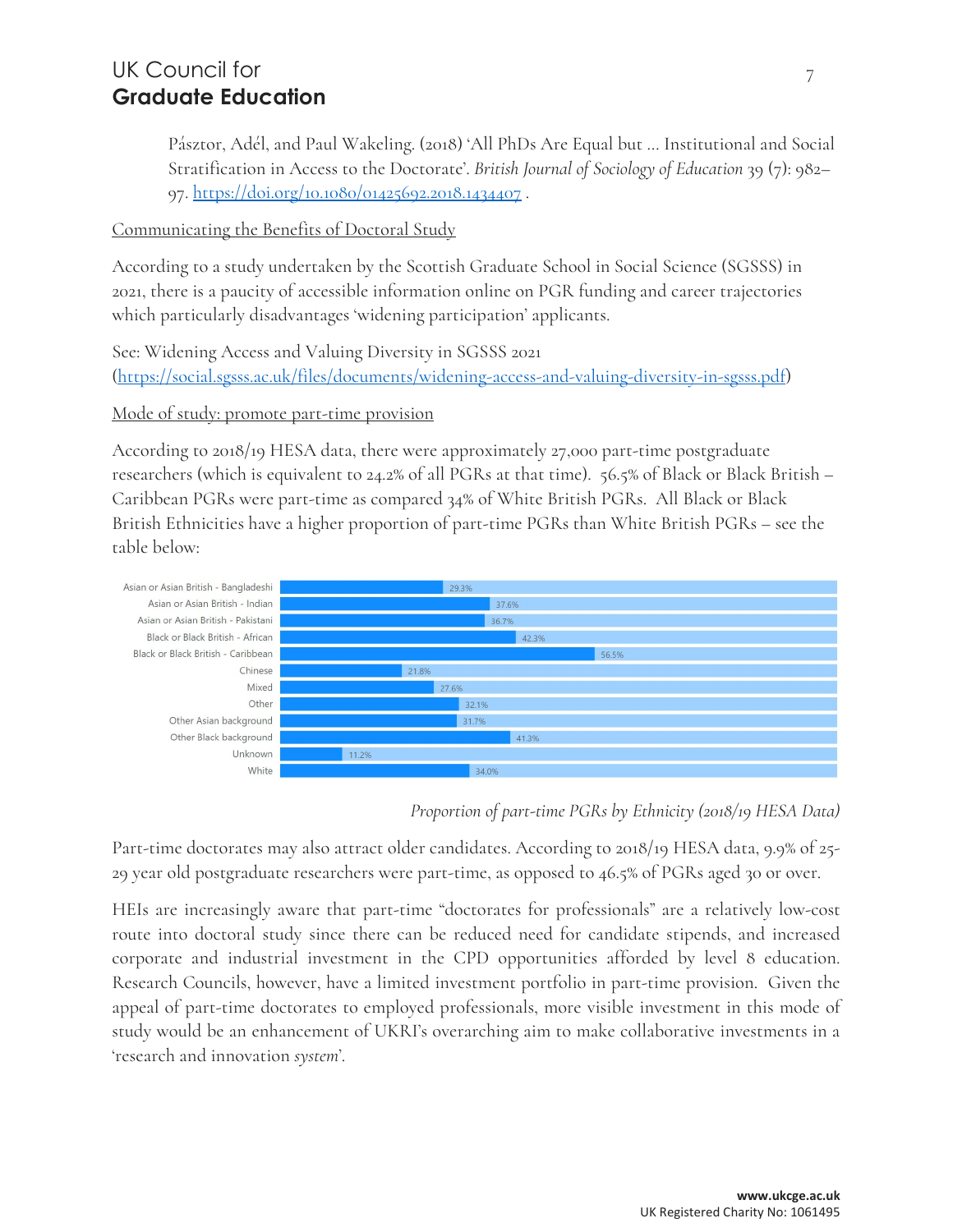# UK Council for 8 **Graduate Education**

At present, innovative HEIs are leveraging funding for part-time doctoral study from the UKRI Higher Education Innovation Fund and similar "Knowledge Exchange Strategy" funding opportunities. This piecemeal approach does not recognise the advantages of part-time study for under-represented candidates, employers, and HEIs, and does not capitalise on the potential of parttime study for achieving knowledge exchange priorities.

Promoting and expanding part-time mode of study should be a priority for UKRI both when considering the equity, diversity and inclusiveness of any structural changes to postgraduate research and its capacity to significantly broaden the routes into and out of level 8 provision.

### **Question 6: Are there any additional areas that we should consider in our work on rights and conditions? Please state why.**

In 2018 Universities Australia published *Principles for Respectful Supervisory Relationships*: <https://www.universitiesaustralia.edu.au/wp-content/uploads/2018/10/Postgraduate-Principles.pdf>

These principles stated that: "A sexual or romantic relationship between a supervisor and their student is never appropriate". It is worth exploring how these principles have been adopted in Australia, and the impact they may have had on complaints procedures and institutional culture.

Whilst some UK HEIs have clear guidance and HR policies in this area, others do not. As well as setting clear expectations for PGR students and supervisors across the sector, development of a national Supervisory Relationships code of practice for the UK would also ensure that Directors of multi-institutional DTPs can be assured of consistent engagement with all partner organisations, should they receive a complaint. Further, non-HEI organisations who host or co-supervise PGR students could also be invited to become signatories.

### **Question 7: What challenges should we prioritise in our work on rights and conditions?**

#### Teaching while studying for a research degree

It is common for postgraduate researchers to undertake teaching duties during their course of study. This is a helpful opportunity, as it leads to professional development opportunities and additional income.

It would be helpful, however, if a national code of practice could be published to clarify the expectations and remunerations for postgraduate researchers who teach. For example, it is contested whether teaching responsibilities should be 'built-in' to institutional stipends and feewaivers.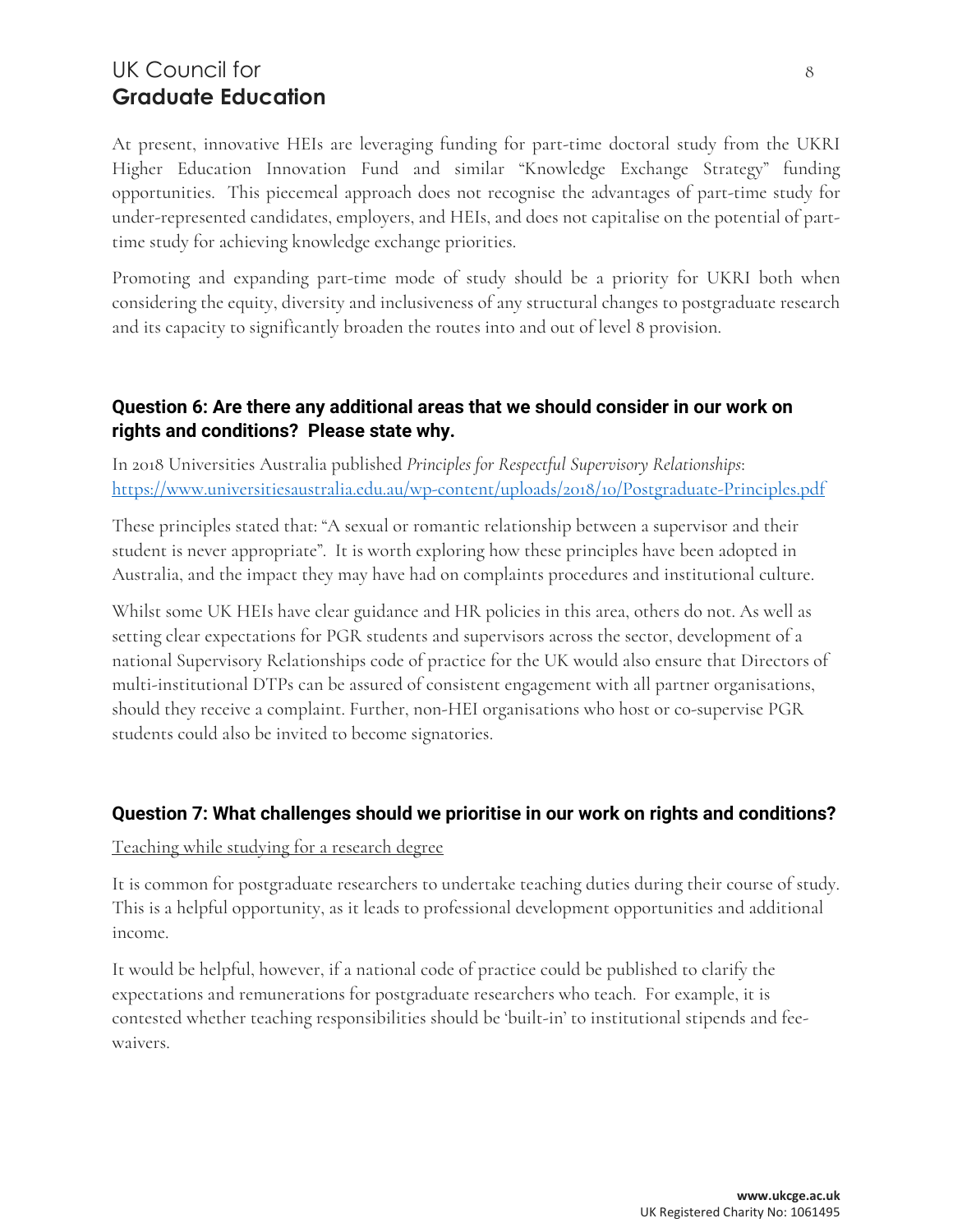# UK Council for 9 **Graduate Education**

For an institution which separates teaching from stipends, see (Principle 6, Item 33): [https://www.surrey.ac.uk/sites/default/files/2021-10/code-practice-for-PGRs-support-teaching-2021-](https://www.surrey.ac.uk/sites/default/files/2021-10/code-practice-for-PGRs-support-teaching-2021-22.pdf) [22.pdf](https://www.surrey.ac.uk/sites/default/files/2021-10/code-practice-for-PGRs-support-teaching-2021-22.pdf)

## **Question 8: Are there any additional areas that we should explore in our work on funding and financial support?**

## **Question 9: What challenges should we prioritise in our work on funding and financial support?**

Transparency about decision-making in relation to postgraduate research funding

The *UK Research Supervision Survey* asked respondents whether they agreed that: "Access to Doctoral Funding is allocated on the basis of the doctoral candidate's research potential". Only 48% agreed with this statement, and 27% disagreed (rising to 34% among STEM disciplines). This lack of consistency suggests that there is a lack of transparency about decision-making in relation to postgraduate research. It may also suggest a lack of trust in current decision-making procedures.

A subset of respondents (n=2,834) were asked whether: "The introduction of doctoral training partnerships or centres has improved the doctoral candidate experience". Only 41% would agree with this statement, with 19% disagreeing (with the remainder 'unsure' or 'neutral'). This ambivalence suggests a lack of confidence that the Doctoral Training Partnership funding system enhances the doctoral experience. At the least, this indicates a 'communications problem' for funders of DTPs: if there is a lack of trust in the DTP system, research supervisors may be less inclined to encourage their doctoral candidates to pursue resources and opportunities offered by that system.

UKCGE, UK Research Supervision Survey Report 2021, pp.24-25 [\(https://ukcge.ac.uk/resources/resource-library/uk-research-supervision-survey-2021-report\)](https://ukcge.ac.uk/resources/resource-library/uk-research-supervision-survey-2021-report)

### **Question 10: Are there any areas that we could usefully focus on, or other questions that we should explore, not covered within our four focus areas?**

**Question 11: Do you have any further comments on the New Deal?**